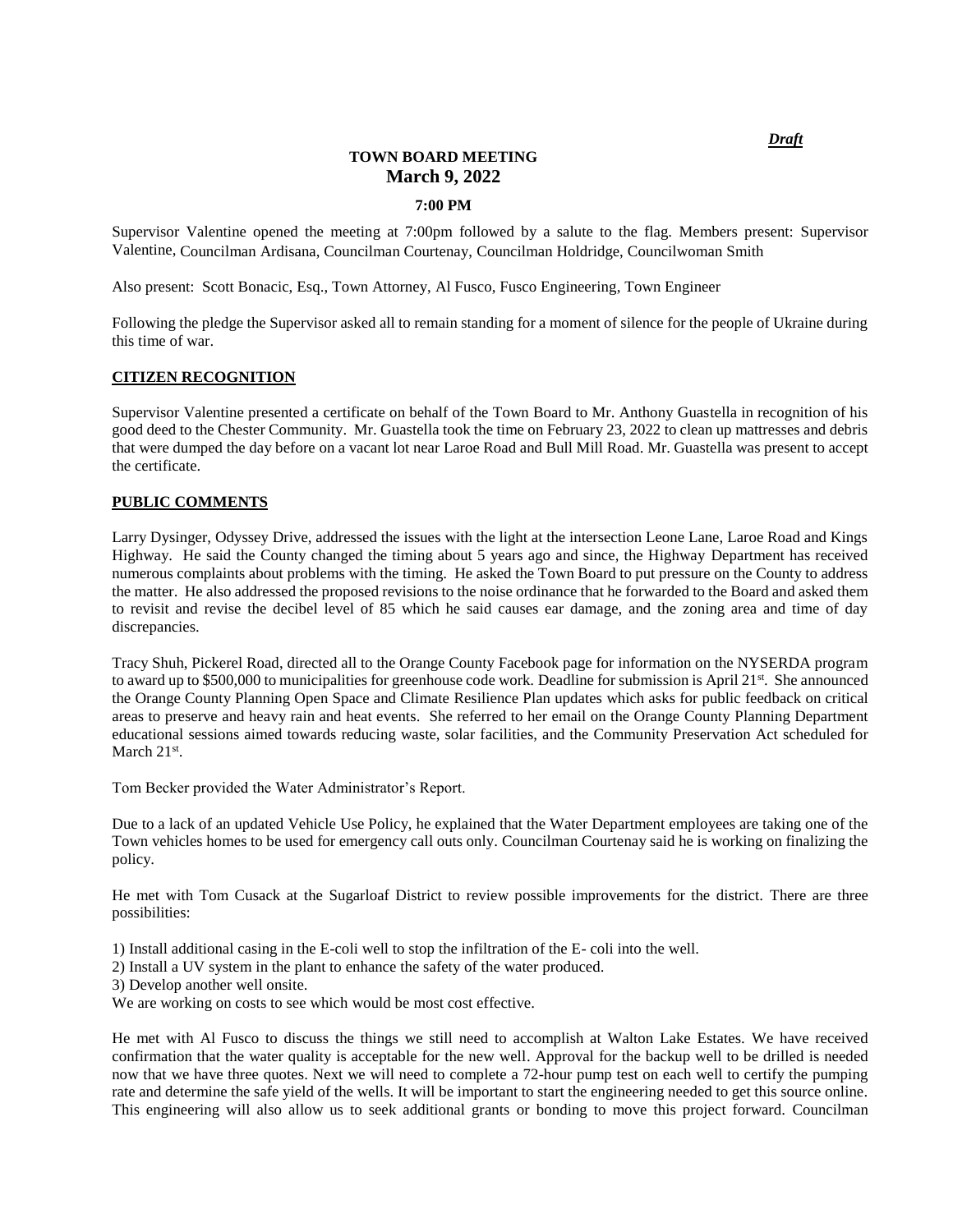Courtenay asked if the building could be done as a modular to save on cost. Engineer Fusco commented that since it is located in a remote area, it may be prone to vandalism. Tom suggested moving the filters into the new plant.

Lydia Cuadros, Creamery Pond, asked if the pump was replaced and the well put back in use in Sugar Loaf. The Supervisor replied yes to both.

# **AUDIT OF CLAIMS**

**ON A MOTION OFFERED BY** Councilwoman Smith and second by Councilman Courtenay to approve payment of the bills from the following accounts:

| <b>GENERAL FUND</b>         | 2,229,029.95   |
|-----------------------------|----------------|
| <b>GENERAL - PART TOWN</b>  | 153,350.79     |
| HIGHWAY – TOWN WIDE         | 236,411.55     |
| HIGHWAY – OUTSIDE           | 8,214.73       |
| FIELDCREST WATER            | 558.85         |
| LAKE HILL FARMS WATER       | 5,768.98       |
| <b>SEWER 7</b>              | 22,742.97      |
| Sewer 9                     | 4,872.00       |
| <b>SEWER 1</b>              | 654,583.52     |
| <b>SEWER 5</b>              | 23,196.60      |
| SEWR <sub>4</sub>           | 184,677.16     |
| SUGAR LOAF HILLS WATER      | 14,486.45      |
| <b>SURREY MEADOWS WATER</b> | 3,256.52       |
| <b>WALTON LAKE WATER</b>    | 10,953.81      |
| <b>TRUST AND AGENCY</b>     | 13,148.28      |
| Grand Total                 | \$3,565,252.16 |

# **VOTE: AYES (5): Valentine, Ardisana, Courtenay, Holdridge, Smith ADOPTED**

# **ACCEPTANCE OF MEETING MINUTES**

**ON A MOTION OFFERED BY** Councilwoman Smith and second by Councilman Ardisana to accept the Minutes of the Town Board Meeting of February 23 2022, as presented by Town Clerk Zappala.

### **VOTE: AYES (5): Valentine, Ardisana, Courtenay, Holdridge, Smith ADOPTED**

# **OAK WOOD SUBDIVISION**

Planning Board Chair Serotta presented the Board with an updated site plan depicting the easement in consideration to the NYNJ Trail Conference. He received a question from the Trail Master about the open space access. They would like to traverse the land to the right of said easement on the conservation area. The Board consensus was to allow. A request will be made to the Town of Monroe to widen the easement to 75ft to accommodate the trail. He added that since this is a realty subdivision it will be under review of the Orange County Health Department and will probably take more than a year for it to come back to the Town's review.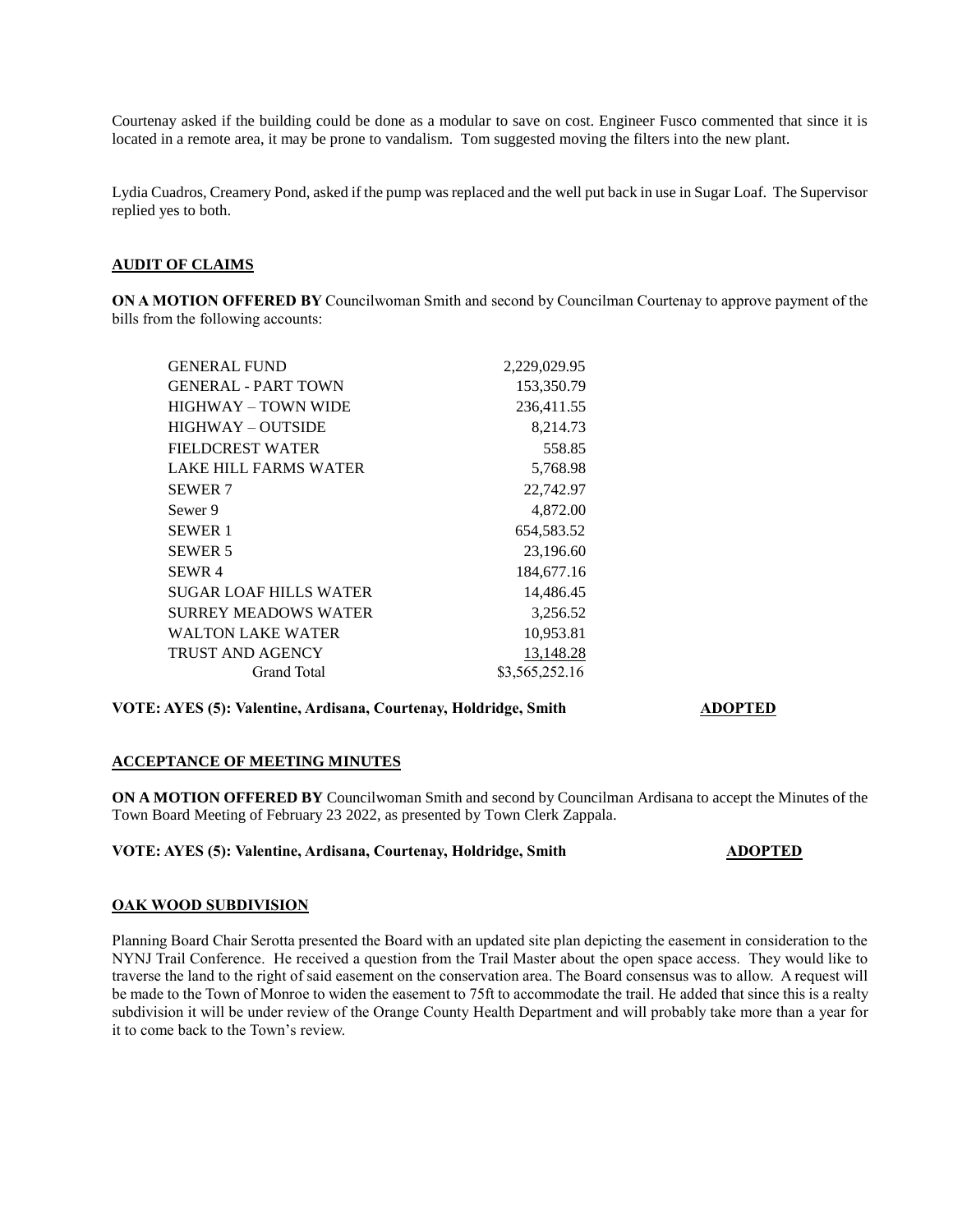# **ANNUAL FINANCIAL REPORT FILING**

Supervisor Valentine presented the Town Board with a copy of the Annual Financial Report for 2021 filed with the State Comptroller on February 24, 2022. He said the fund balances have been brought up to over \$2,000,000 so the Town is in good financial condition.

**ON A MOTION OFFERED BY** Councilwoman Smith and second by Councilman Courtenay to accept the Annual Financial Report for 2021 as filed.

**VOTE: AYES (5): Valentine, Ardisana, Courtenay, Holdridge, Smith, ADOPTED** 

# **IMA FOR 2022 POLICE REGULAR ENFORCEMENT OVERTIME STOP-DWI PROGRAM**

**ON A MOTION OFFERED BY** Councilwoman Smith and seconded by Councilman Holdridge to adopt the following resolution.

**BE IT RESOLVED**, that Robert Valentine, Supervisor of the Town of Chester, New York, is hereby authorized and directed to execute the Orange County IMA for 2022 Police Regular Enforcement Overtime STOP-DWI Program for three preset periods from March 12, 2022 through January 11, 2023, with an assignment of up to \$4,514 to be used by the Town during the first enforcement period as listed on Schedule A-1, with award notifications for the second and third periods to follow, reimbursable by the County of Orange.

# **VOTE: AYES (5): Valentine, Ardisana, Courtenay, Holdridge, Smith ADOPTED**

# **CHESTER FIRE DISTRICT SEWER CONNCECTION – TROUT BROOK FIREHOUSE**

Supervisor Valentine addressed the follow-up request from the Chester Fire District to connect to the forced sewer main. The Board had previously approved this request. Town Clerk Zappala explained the request is for allocation from the Town. The matter was tabled for the Supervisor to inquire about guaranteed flow rate from District.

### **WELL DRILLING QUOTE – WALTON LAKE ESTATES WATER DISTRICT**

Water Administrator Becker presented the Town Board with the third estimate received from Frey Well Drilling.

| Claverack Pump Service LLC   | \$14,200.00 |
|------------------------------|-------------|
| Turnbull Well Drilling Assoc | 16,470.76   |
| Frey Well Drilling, Inc.     | 23,700.00   |

**ON A MOTION OFFERED BY** Councilwoman Smith and second by Councilman Ardisana to accept the quote from Claverack Pump Service in the amount of \$14,200 for the well drilling for the Walton Lake Estates Water District.

## **VOTE: AYES (5): Valentine, Ardisana, Courtenay, Holdridge, Smith ADOPTED**

# **DEPARTMENT OF TRANSPORTATION LETTER**

Councilman Holdridge presented the Town Board with the letter he has written to the Department of Transportation concerning the conditions at the 17M bridge for their consideration. It reiterates the Town Board and residents' position of dissatisfaction of the roadway condition and bridge integrity and the lack of attention paid to its repair over the years. The letter will be prepared for signature.

Councilman Courtenay added that he is to meet with Senator Martucci to discuss the paving work that has been scheduled to stop at the Chester line along Route 17M.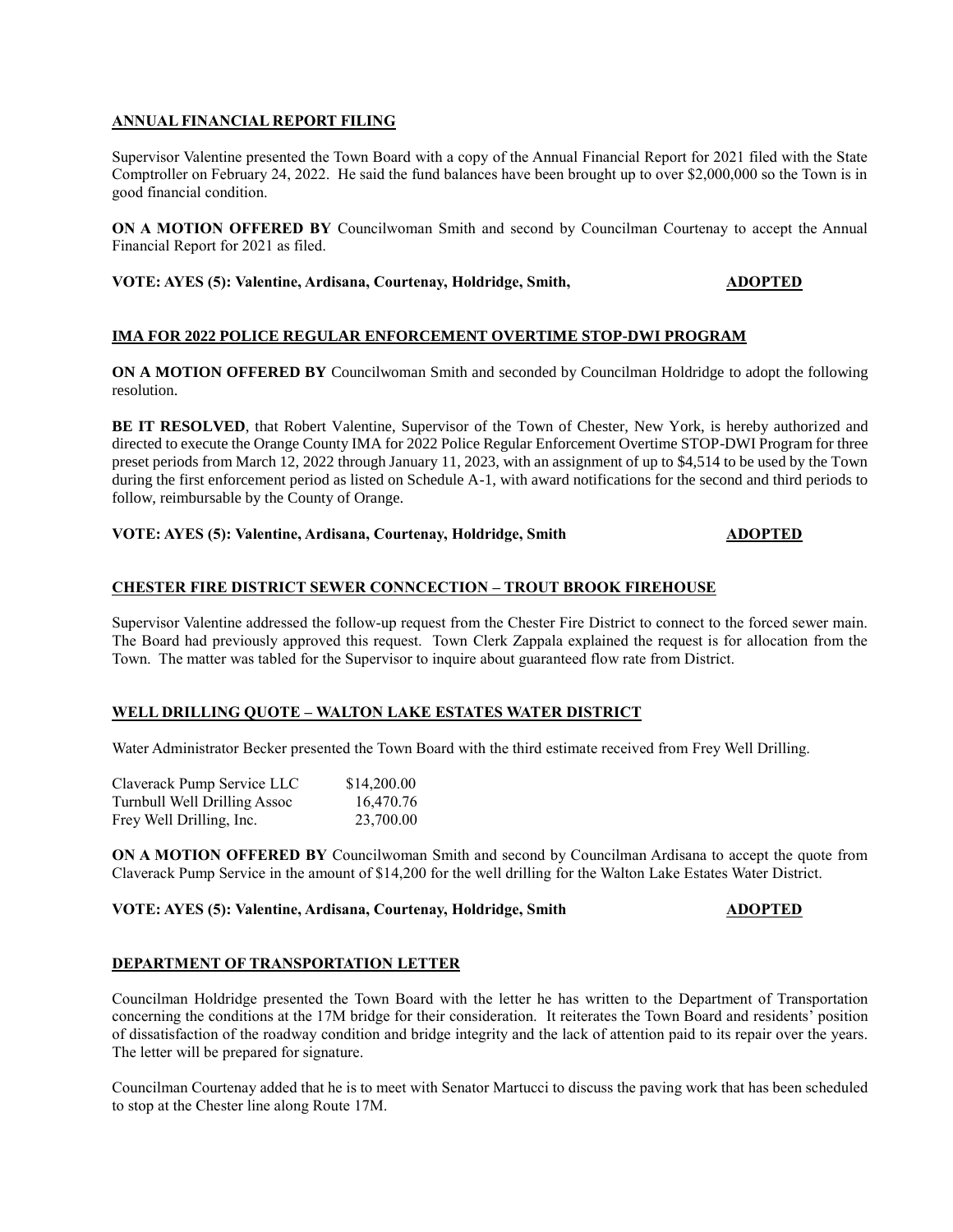### **EDUCATION REQUESTS**

**ON A MOTION OFFERED BY** Councilwoman Smith and second by Councilman Holdridge to approve the attendance of Administrative Sergeant Vitale to the Accreditation Program Manager Training workshop to be held in Duchess County on March 30, 2022 at no cost.

### **VOTE: AYES (5): Valentine, Ardisana, Courtenay, Holdridge, Smith ADOPTED**

**ON A MOTION OFFERED BY** Councilwoman Smith and second by Councilman Courtenay to approve the attendance of Chief Doellinger and Officer Santosky-wright to the Recognizing the Cannabis Impaired Motorist training to be held in Goshen, NY on March 29, 2022 at no cost.

# **VOTE: AYES (5): Valentine, Ardisana, Courtenay, Holdridge, Smith ADOPTED**

**ON A MOTION OFFERED BY** Councilwoman Smith and second by Councilman Holdridge to approve the membership of Tanya McPhee to the New York Government Finance Officers Association at an annual cost of \$90, allowing for advanced education opportunities.

**VOTE: AYES (5): Valentine, Ardisana, Courtenay, Holdridge, Smith ADOPTED** 

**ON A MOTION OFFERED BY** Councilwoman Smith and second by Councilman Courtenay to approve the attendance of Tom Becker to the Hudson Valley Water Work Conference to be held in Middletown on April 14, 2022 at a cost of \$40.

**VOTE: AYES (5): Valentine, Ardisana, Courtenay, Holdridge, Smith ADOPTED**

# **TEMPORARY PUBLIC ASSEMBLE PERMIT**

**ON A MOTION OFFERED BY C**ouncilman Holdridge and second by Councilwoman Smith to approve the application submitted by Richard Logothetis, President of Lycian Centre, Ltd. to hold concerts at Sugar Loaf Crossing, 1405 Kings Highway, Chester, NY on Thursdays from July 7 to September 1, 2022 from 5:30pm-8:45pm.

This permit is subject to receipt of the required liability insurance.

# **VOTE: AYES (5): Valentine, Ardisana, Courtenay, Holdridge, Smith ADOPTED**

### **REPORTS**

Supervisor Valentine read from the following reports, which appear below in their entirety.

### Engineer's Development Report

Greens at Chester: I reminded Project Manager to get us mapping for the TransportationCorporation so we could send it to the County. The SWPPP systems are working well.

Cappelli Sports (Primo Sports): SWPPP working well.

Chester PAC: Specifications for ADA completed. We are working on plans.

Walton Lake Water District: Met with Tom Becker and will review water quality to determine treatment and plans to proceed forward. Also discuss Sugarloaf Water District improvements.

Community Development requesting for projects that are coming up and need to discuss projects.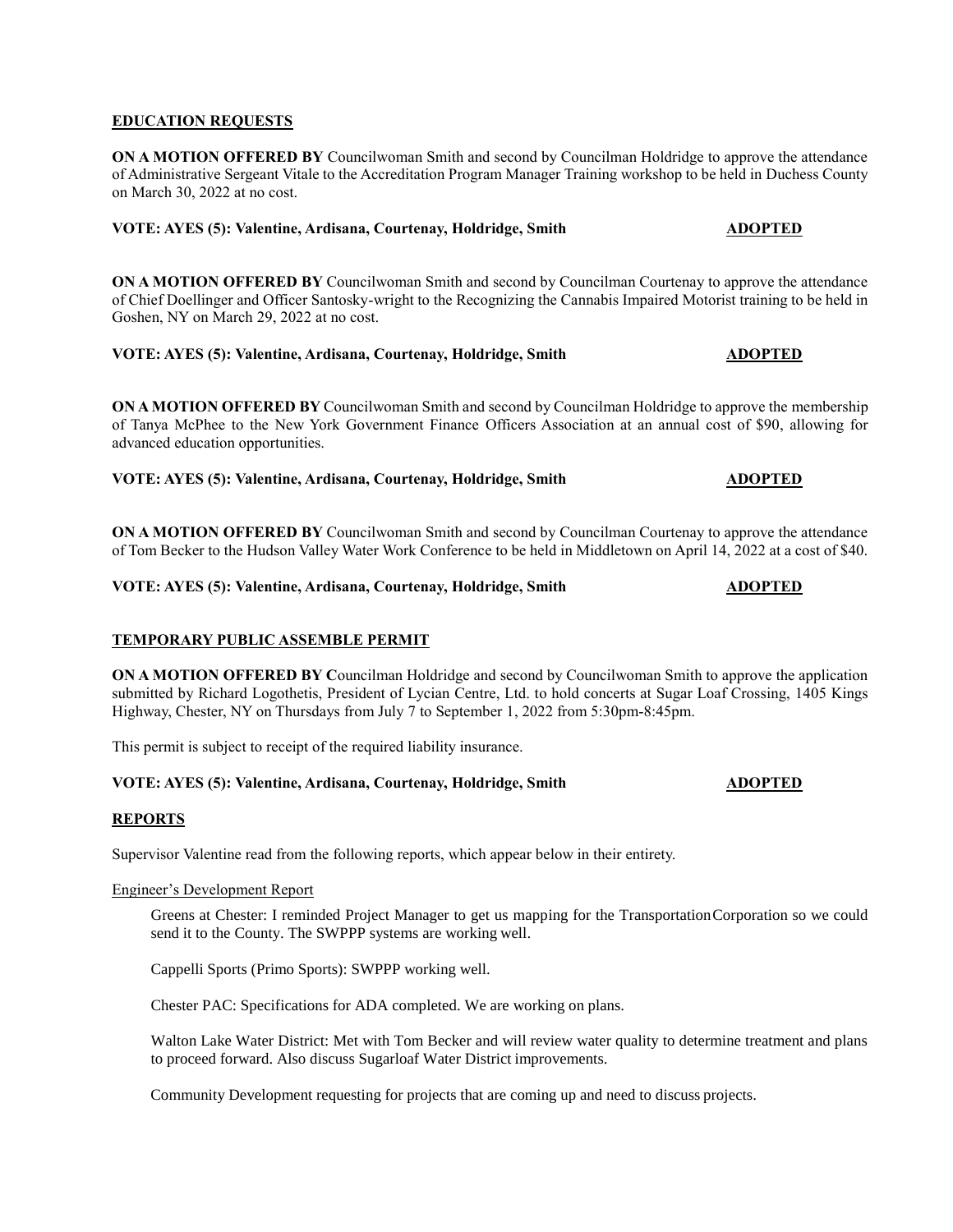### Police Department – February 2022

During the month of February, the Town of Chester Police Department remained active in the community. We continued to take a proactive stance towards detecting crime and enforcing the laws, while maintaining our overall objective of community commitment InFebruary, the police department responded to224 callsforservice. Officers patrolled for 13,309 miles during the month. A breakdown of the criminal and non-criminal activity for the month is included below:

# CRIMINAL ACTIVITY

The Town of Chester Police Department made 13 arrests during the month. A summary of the arrests is as follows:

| -10          | charged with Suspended Driver License or Vehicle Registration misdemeanors              |
|--------------|-----------------------------------------------------------------------------------------|
| $\mathbf{I}$ | charged with Criminal Contempt in the first degree and Harassment in the second degree  |
|              | charged with Driving While Intoxicated and Leaving the Scene of a Personal Injury Crash |
|              | taken into custody for an active arrest warrant from town court                         |

*Please refer to Attachment A for complete details.*

### NON-CRIMINAL ACTIVITY

In addition to the arrests listed above, officers also responded to other calls for service. A summary of those calls for service is asfollows:

| 21 | medical calls                                              |
|----|------------------------------------------------------------|
| 17 | residential, commercial and automatic fire alarms          |
| 12 | animal complaints                                          |
| 7  | reports of suspicious conditions, people and/or vehicles   |
| 6  | domestic disputes, family court matters and other disputes |
| 2  | motor vehicle crashes with injuries                        |
| 6  | motor vehicle crashes without injuries                     |
| 3  | motor vehicle crashes involving deer                       |

*Please refer to Attachment B for complete details.*

Officers also issued 109 uniform traffic tickets during the month.

### SEX OFFENDERS

There were no changes to the sex offender registrations for our residents in February.

| <b>LEVEL</b> | <b>BEGINNING OF</b><br><b>MONTH</b> | <b>END OF MONTH</b> |
|--------------|-------------------------------------|---------------------|
|              |                                     |                     |
|              |                                     |                     |
|              |                                     |                     |
| <b>TOTAL</b> |                                     |                     |

## COMMUNITY POLICING

During the month, Town of Chester police officers assisted members of the community in many ways. Some of the community policing activity is listed below.

Officers completed 30 house security checks and 1201 business security checks.

Sergeant Dugan and Officers Bird, Weinstein, and Stack continue to remain available for child passenger safety seat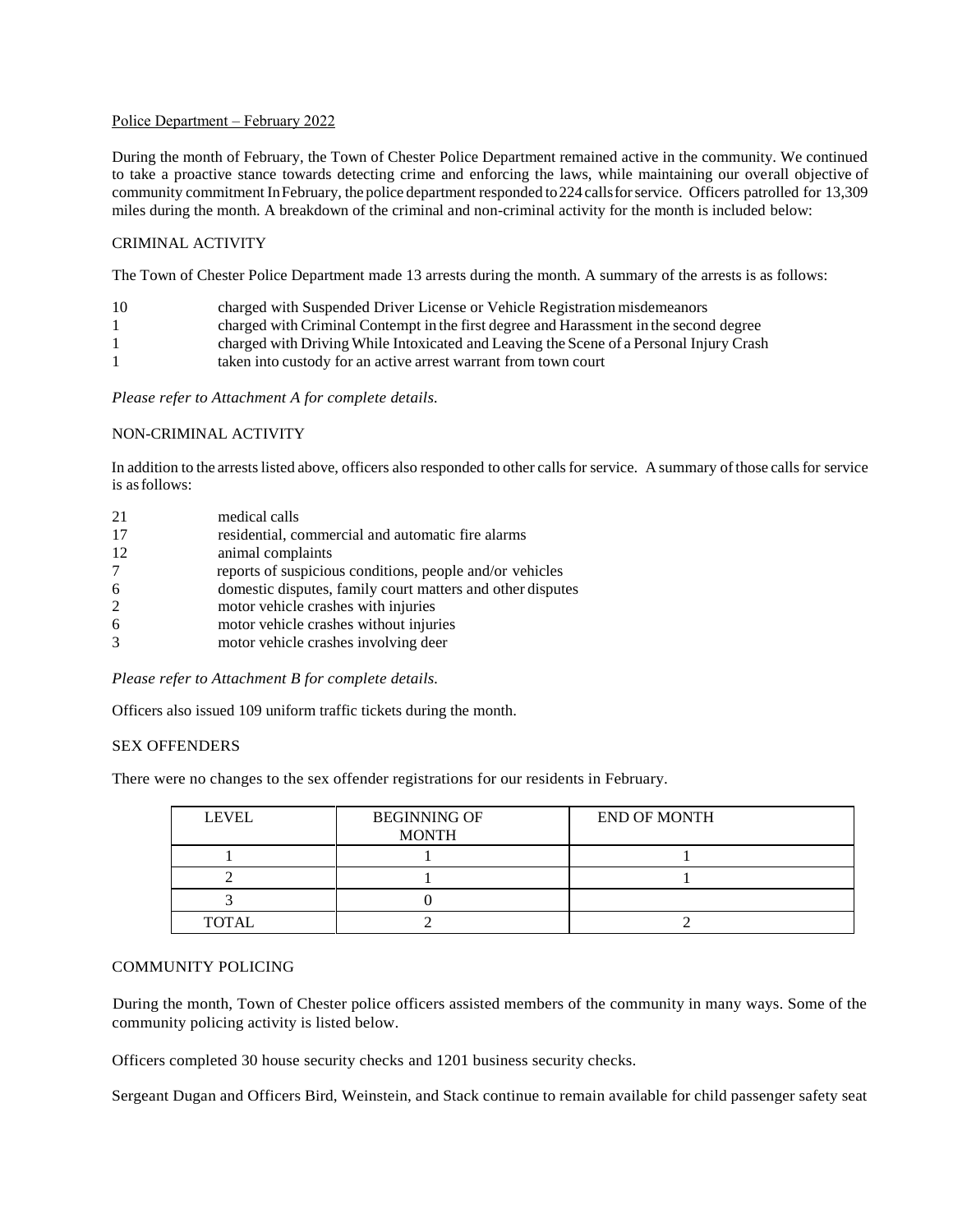checks and installations.

Officer Santosky-Wright reached out to the Sugar Loaf Chamber of Commerce regarding the possibility of a Spring Festival. No information has been received yet.

Officers Chambers and Calderone continued visiting stores and meeting with businesses in the town to update our contact info as needed and added missing or new businesses as necessary. Officer Dunlop maintained contact with a representative from the Bellvale Bruderhof Community.

Chief Doellinger attended the Bellvale Bruderhof's Upper School presentation of Annie Jr. on February 23rd.

Chief Doellinger attended a Kiryas Joel EMS meeting to liaison with their members on February 23<sup>rd</sup> at their main headquarters in Palm Tree.

# TRAINING

Chief Doellinger attended a presentation on February 17<sup>th</sup> in Poughkeepsie from the Community Engagement and Partnership Coordinator of the VA Hudson Valley Health Care System. This was followed by a presentation from the Chief Investigator of the NYS Attorney General's Law Enforcement Misconduct Office.

Administrative Sergeant Vitale attended Use of Force Update training in Rockland County on February 22nd and 23rd .

Officer Bird attended training on Child Passenger Safety Seats in School Buses in Albany on February 23rd. PO Stack attended Taser Instructor training in Middletown on February 23rd.

Monthly training was held on February 8th in our training room. All officers were in attendance except PO Stack (maximum hours worked) and PO Maglione (other employment conflict). The training was our annual Use of Force refresher.

Chief Doellinger attended a webinar on February 10<sup>th</sup> on Improving Police Decision-making Under Stress.

# **MISCELLANEOUS**

Commercial vehicle enforcement details were held on February  $2<sup>nd</sup>$  and  $16<sup>th</sup>$  in conjunction with the NYS Department of Transportation. Fifteen vehicles were inspected and six unsafe vehicles were taken out of service with major violations.

Officers Calderone and Deluca attended with the joint Tactical Response Unit to provide over watch security during wake services in Newburgh for a Town of Newburgh detective on February 2<sup>nd</sup>.

Part-time Officer Antonio Stenta continued his field training in February.

### SCHEDULING

· There were 170.25 hours of overtime paid in February.

Part-time police officers were used for 170 hours of patrol coverage (168 regular hours and 2 overtime hours).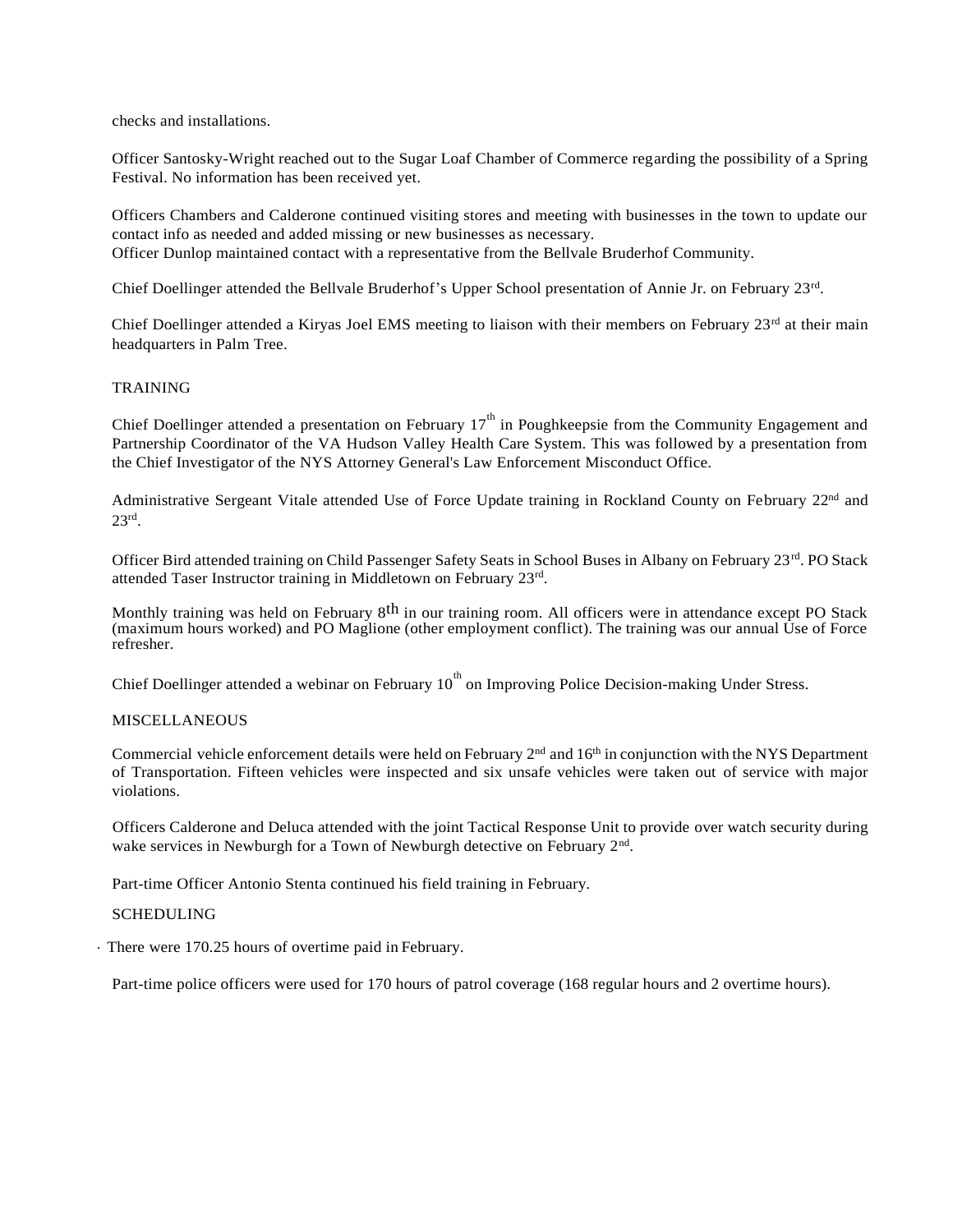| <b>Shift Coverage</b>                 | 122  |
|---------------------------------------|------|
| Departmental Monthly Training         | 18   |
| Commercial Vehicle Enforcement Detail |      |
| Late Calls/Arrests                    | 6.5  |
| Town Court Security Details           | 5.25 |
| Tactical Response Unit Detail         | 5    |
| Investigations                        | 3.75 |
| <b>Stop DWI Patrols</b>               | 2    |
| School Resource Officer Overtime      | 0.75 |

# ARRESTS - FEBRUARY 2022

| <b>Date</b> | Age                               | <b>Sex</b>                | Hometown          | Offenses                                                                                  |  |
|-------------|-----------------------------------|---------------------------|-------------------|-------------------------------------------------------------------------------------------|--|
| 2/1/2022    | 22                                | M                         | Garnerville, NY   | VTL 051101 AGGRAVATED UNLIC OPER MV-3RD                                                   |  |
| 2/2/2022    | 48                                | M                         | Philadelphia, PA  | VTL 051101 AGGRAVATED UNLIC OPER MV-3RD                                                   |  |
| 2/2/2022    | 37                                | M                         | Chester, NY       | VTL 0511ola AGGRAVATED UNLIC OPER VEH-3RD                                                 |  |
| 2/2/2022    | 29                                | M                         | Bronx, NY         | VTL 0511ola AGGRAVATED UNLIC OPER VEH-3RD                                                 |  |
| 2/3/2022    | 54                                | M                         | Middletown, NY    | VTL 051101 AGGRAVATED UNLIC OPER MV-3RD                                                   |  |
| 2/9/2022    | 28                                | M                         | Middletown, NY    | VTL 051101 AGGRAVATED UNLIC OPER MV-3RD                                                   |  |
| 2/9/2022    | 20                                | $\boldsymbol{\mathrm{F}}$ | Wurtsboro, NY     | VTL 051101 AGGRAVATED UNLIC OPER MV-3RD                                                   |  |
| 2/11/2022   | 31                                | M                         | Rockaway, NJ      | VTL 0511ola AGGRAVATED UNLIC OPER VEH-3RD                                                 |  |
| 2/12/2022   | 43                                | M                         | Staten Island, NY | VTL 0600 02AA LEAVE INJURY ACCIDENT-1st OFF<br>VTL 1192 03 DWI-1ST OFFENSE                |  |
| 2/15/2022   | 40                                | M                         | Goshen, NY        | VTL051102A4AGGUNLICOPER-2ND:3>SUSPENSNS                                                   |  |
|             |                                   |                           |                   | VTL 051101 AGGRAVATED UNLIC OPER MV'3RD                                                   |  |
| 2/20/2022   | 41                                | M                         | Chester, NY       | CPL 120.60 01 EXECUTE WARRANT OF ARREST                                                   |  |
| 2/21/2022   | 58                                | $\mathbf F$               | Ellenville, NY    | VTL 0512 MV VIOL:REGISTRATION SUSPENDED<br>VTL 051101 AGGRAVATED UNLIC OPER MV-3RD        |  |
| 2/25/2022   | 41                                | M                         | Chester, NY       | PI 215.51 BV CRIM CONTEMPT-1st:PHY CONTACT PL<br>240.26 01 HARASSMENT-2ND:PHYSICAL CNTACT |  |
|             |                                   |                           | Attachment A      |                                                                                           |  |
|             | CALLS FOR SERVICE - FEBRUARY 2022 |                           |                   |                                                                                           |  |

| 911 HANGUP CALL          | 3  | <b>HARASSMENT</b>           | 2  |
|--------------------------|----|-----------------------------|----|
| <b>ABANDONED VEHICLE</b> |    | <b>HAZARDOUS CONDITION</b>  |    |
| ALARM-COMMERCIAL         | 6  | <b>HOUSE SECURITY CHECK</b> | 30 |
| ALARM-RESIDENTIAL        | 9  | <b>IDENTITY THEFT</b>       |    |
| <b>AMBULANCE ASSIST</b>  | 21 | <b>ILLEGAL DUMPING</b>      | 2  |
| ANIMAL COMPL(WILDLIFE)   | 2  | <b>INFORMATION ONLY</b>     | 14 |
| ANIMAL COMPLAINT(DOG)    | 10 | <b>JUVENILE COMPLAINT</b>   |    |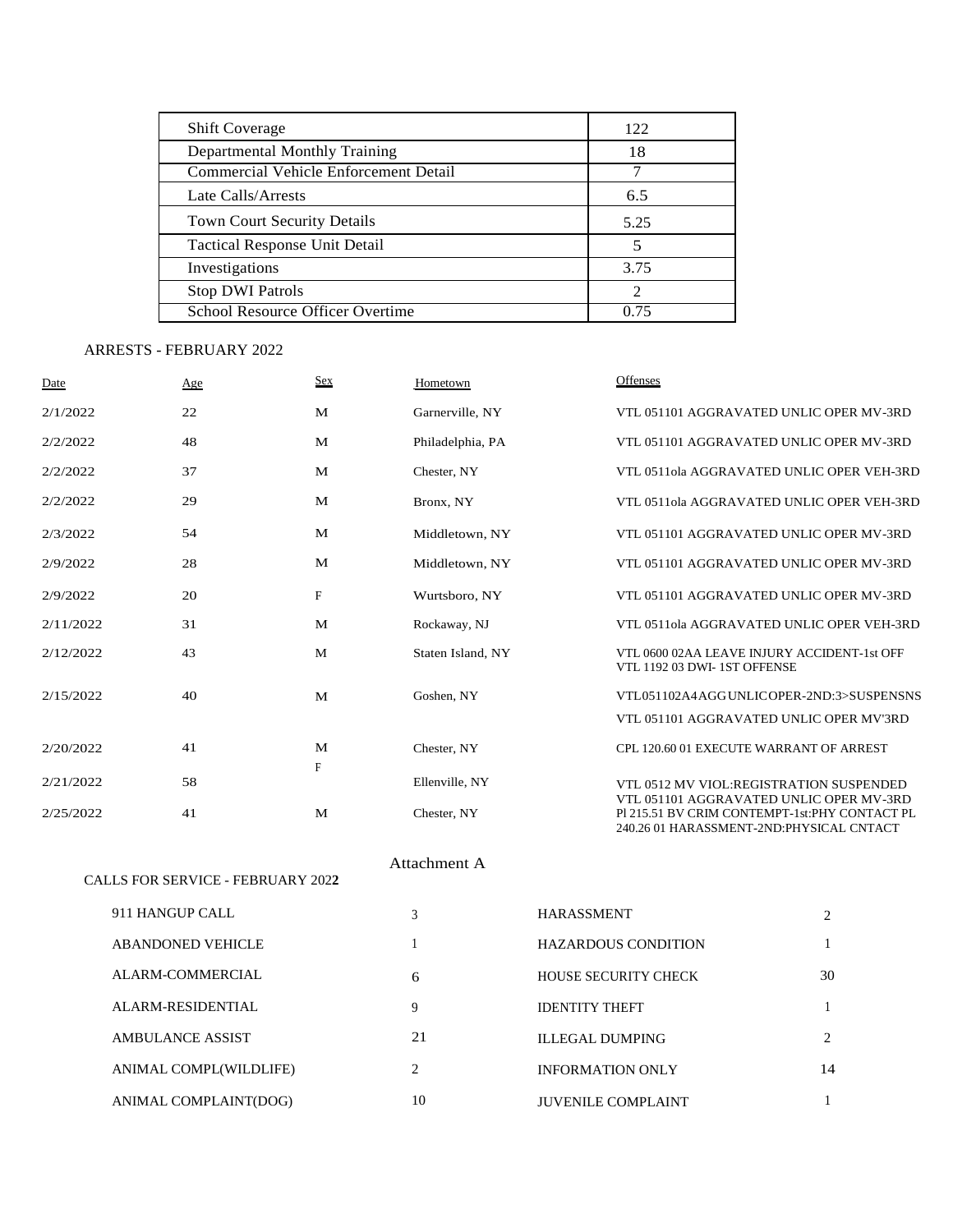| ARREST/CRIMINAL                 | $\mathbf{1}$    | <b>LOCKOUT</b>                      | 5              |
|---------------------------------|-----------------|-------------------------------------|----------------|
| <b>ARREST/DWI</b>               | $\mathbf{1}$    | <b>LOST PROPERTY</b>                | 1              |
| <b>ARREST/TRAFFIC</b>           | 11              | <b>MISSING PERSON</b>               | $\overline{2}$ |
| <b>ARREST/WARRANT</b>           | $\mathbf{1}$    | <b>MVC/CAR/DEER</b>                 | 2              |
| <b>ASSAULT</b>                  | $\mathbf{1}$    | <b>MVC/NO REPORT</b>                | 1              |
| <b>ASSIST ANOTHER AGENCY</b>    | 10              | <b>MVC/PERSONAL INJURY</b>          | 2              |
| <b>ASSIST FIRE DEPT</b>         | $\mathfrak{Z}$  | MVC/PROPERTY DAMAGE                 | 5              |
| <b>ASSIST WATER DEPARTMENT</b>  | $\mathbf{1}$    | NEIGHBOR DISPUTE                    | 1              |
| ATTEMPT TO LOCATE               | $\mathbf{1}$    | <b>NOISE COMPLAINT</b>              | $\mathbf{1}$   |
| <b>AUTOMATIC FIRE ALARM</b>     | $\mathfrak{2}$  | <b>OPEN DOOR</b>                    | $\mathbf{1}$   |
| <b>BACKGROUND INVESTIGATION</b> | $7\phantom{.0}$ | ORDER OF PROTECTION                 | 1              |
| <b>BURGLARY/IN PROGRESS</b>     | $\mathbf{1}$    | <b>RECKLESS DRIVER</b>              | 3              |
| <b>CIVIL MATTER</b>             | $\overline{2}$  | <b>SHOTS FIRED</b>                  | $\mathbf{1}$   |
| <b>COMM VEHICLE ENF DETAIL</b>  | $\overline{2}$  | <b>SUBPOENA SERVICE</b>             | $\mathbf{1}$   |
| DAMAGE TO PROPERTY              | 3               | <b>SUSPICIOUS</b><br>COND/MV/PERSON | $\overline{7}$ |
| DEPARTMENT DETAIL               | $\overline{2}$  | TAC TEAM ACTIVITY                   | 1              |
| <b>DISABLED VEHICLE</b>         | 8               | <b>TRAFFIC COMPLAINT</b>            | 2              |
| DOMESTIC COMPLAINT              | $\overline{4}$  | <b>TREE DOWN</b>                    | 5              |
| <b>EMOT DISTURBED PERSON</b>    | 3               | <b>TRESPASS</b>                     | $\mathbf{1}$   |
| <b>EQUIPMENT CHECK</b>          | $\mathbf{1}$    | VEHICLE OFF ROADWAY                 | $\mathbf{1}$   |
| <b>FAMILY COURT MATTER</b>      | $\mathbf{1}$    | <b>WARRANT RECALLED</b>             | $\mathbf{1}$   |
| <b>FIRE</b>                     | $\mathbf{1}$    | <b>WELFARE CHECK</b>                | 4              |
| <b>FOUND PROPERTY</b>           | $\overline{2}$  | <b>WIRES DOWN</b>                   | 2              |

Building Dept. February 2022 Summary Report

Permits Issued - 34 (printout submitted) CO & COC's Issued- 19 (printout Submitted) Municipal Searches - 6 Deposits - \$8,379.50

Letters went out to 13 property owners conducting short-term rentals. All Town Board members have received copies of the draft proposed Local Law for short-term rentals. Town attorney has reviewed and put in the proper format. Hoping we can introduce soon.

There are 2 active court cases and possibly a third coming up.

An ad was placed regarding a part-time inspector. To date I have not received any responses or interests.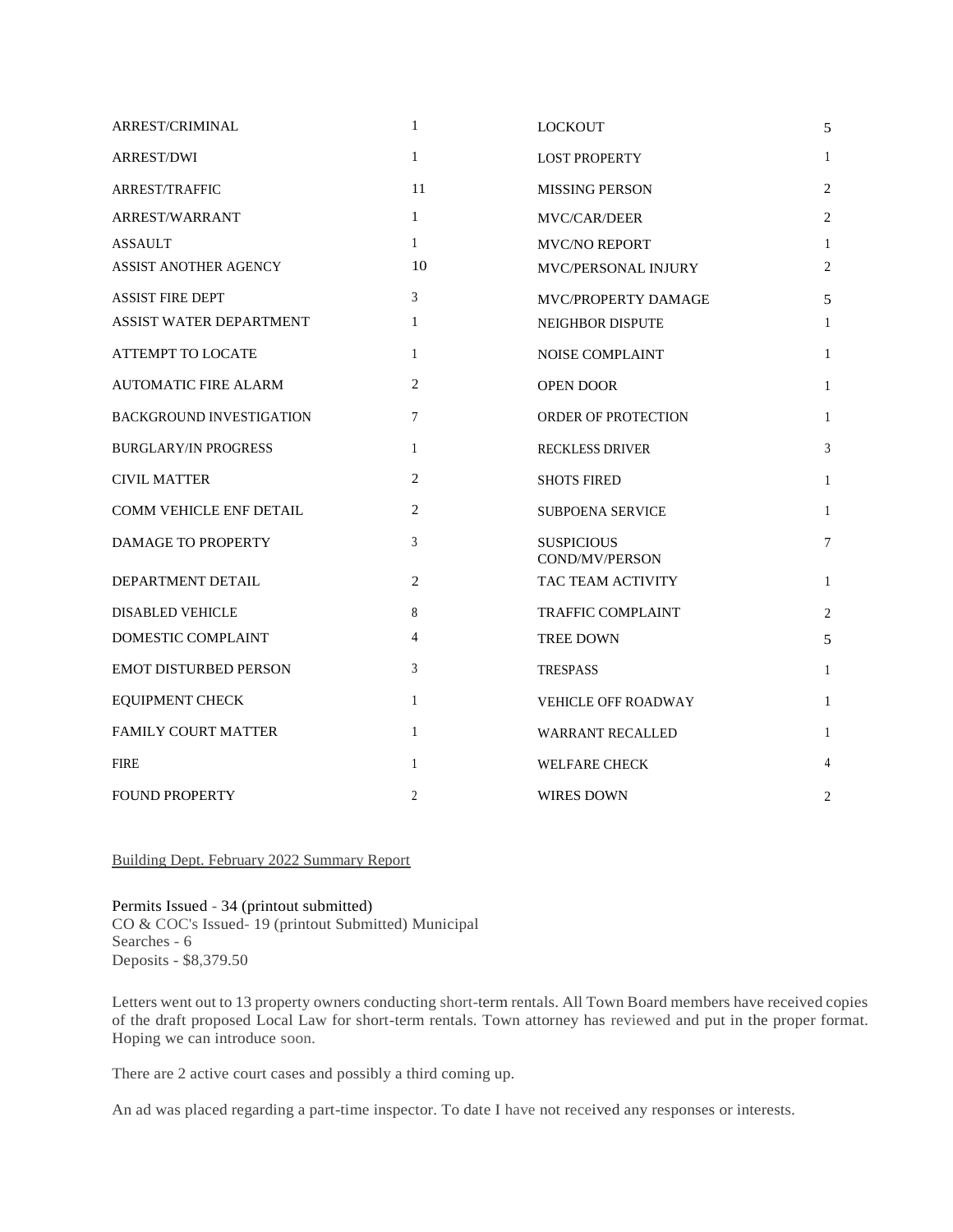We are in the process of incorporating the Planning/Zoning Department in the Building Department. For the time being it will be reconfiguration of the current space and computers/phones etc. to be able to bring Melissa downstairs.

Letters will start going out for the Fire Inspections around May.

1203 Report is due April 1<sup>st</sup> and will be done in the next week or two.

# Senior Center and Recreation

Trips:

- 2 casino trips scheduled (3/19/22 Mohegan Sun and 3/21/22 Wind Creek Bethlehem)
- Mohegan Sun has open seats
- 3 seats remain for Wind Creek
- Villa Roma 5/3/22 Jersey Boys Tribute
- Completely full at present seeing if Villa Roma can accommodate more people (have second bus reserved if necessary)
- $\bullet$  Niagara Falls 5/31/22-6/4/22
- 9 seats remain
- Kruckers 7/14/22 sign up will begin soon
- Working on future trips for the year

### Town Events:

- Youth paint event 3/10/22 at Senior Center
- We had scheduled for an adult and senior paint event at the Senior Center with no sign ups will try again for something in April or May.

### Senior Events:

- New program added for once-a-month Senior Arts and Crafts
- First class is Bunny Wreath on Tuesday 4/5/22 1-3pm (cost is for supplies only).
- Senior Casino Night 4-9pm at Sugar Loaf Performing Arts Center (table play with "funny money", prizes, food and music).
- Valet parking will be available
- Planning future senior activities and events for the year.

### Recreation:

- New Yoga instructor started (3/8/22) for class on Tuesdays 11:30-12:30 first class well attended 7 people o Received inquiries for an evening class instructor looking at her availability.
- New program added Music and Movement started 3/4/22 and will currently run first and third Fridays of the month 10-11am.
	- o First class well attended with 10 people. I believe the program will grow and "chatter" has started already.
- Working on children's events for the year, examining all possibilities. Working events at the SLPAC as needed.

# Parks Report:

 Save the date: Town of Chester fireworks Sat July 9 with rain date of July 10. Show is with Fireworks Extravaganza, Communication with all emergency services PD, FD, & EMS has been established, bands booked, food trucks booked, working on an activity before the fireworks & during the music. Secured donations from Suburban Propane for the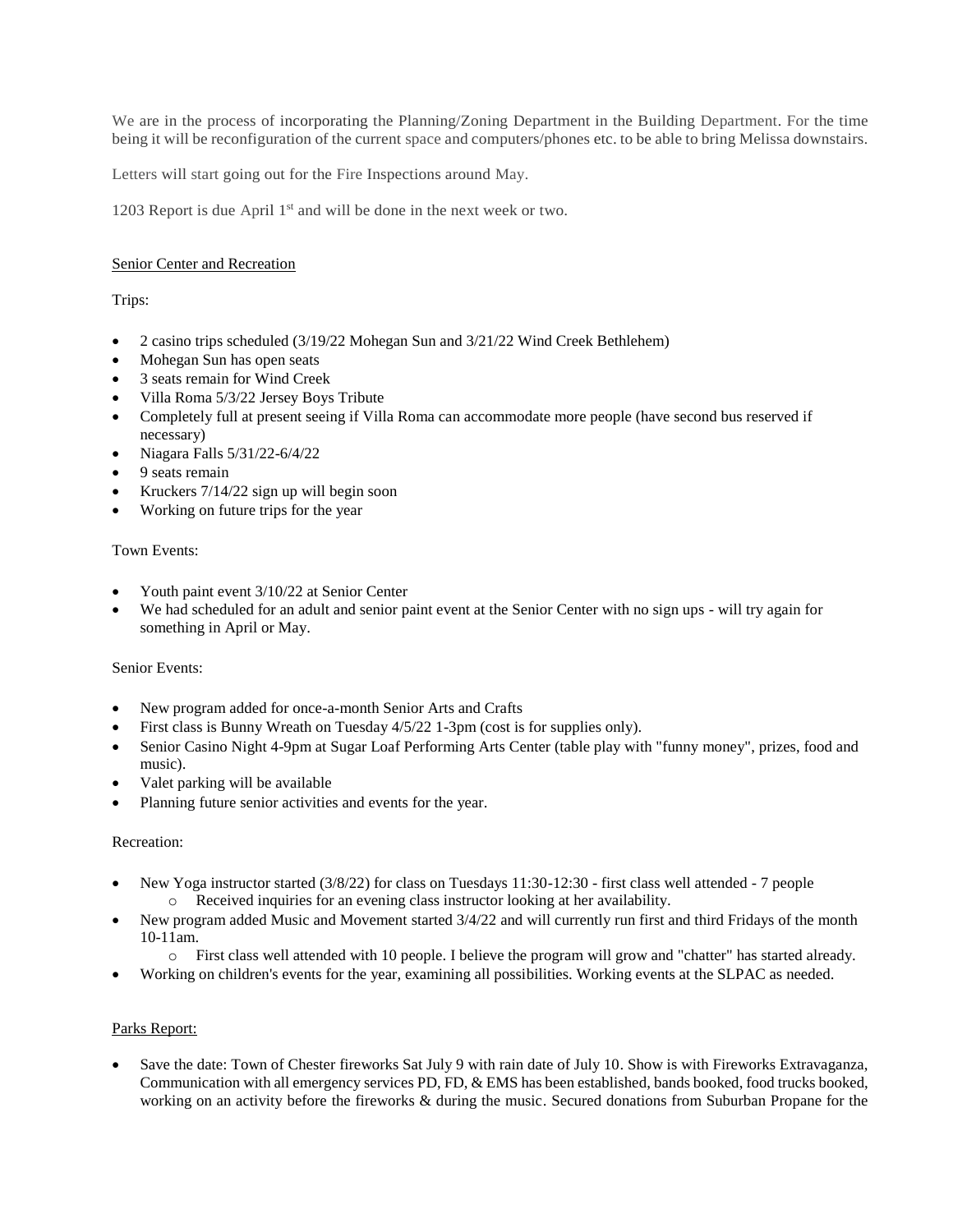fireworks and Capelli Sports for the Musical entertainment. Richard Logothetis has again generously donated the use of his stage and sound engineer. Bruderhof community is donating generators and volunteers.

- Ongoing meetings with Spotz to tailor the online scheduling program for the parks.
- Beginning talks with Little League for the 2022 season. Opening Day is slated for 4/9/22.
- Working with TOC PBA on Community Day June 4, 2022 at Chester Commons.
- Planning for Parks reopening in April, ordering supplies, bringing back seasonal employees, going over projects that will take priority when the weather allows.
- Working in conjunction with Walter and Michele in all department functions from shows at the SLPAC (see SLPAC report) and programs and bus trips for recreation (see Rec report).

# Maintenance & Parks:

- Snow removal at town bldgs.
- Weekly set up at senior/rec center.
- Annual maintenance of power equipment, mowers, and tractors.
- Weekly garbage removal at the 4 town parks.
- Upgrading and organizing the garage at Knapp's View (built new shelving and work benches).
- Respond to maintenance requests from town departments dispatched through Kristin.

### Sugar Loaf Performing Arts Center

We just had the first big show of the year "Big Band of Brothers". Great show that people enjoyed.

Coming up in the Month of March/April:

March 12: The PreZence: Led Zeppelin Experience March 13: Devon Allman & Samantha Fish March 25 & 26: "Matilda" performed by Warwick Dance March 31: Rocking Dueling Pianos at the "Live Lounge" (in the pavilion) April 1: Soultown to Motown w/The Fabulous Soul Cruisers April 2: Jim Kirk & Conviction (All 80's Music) April 14: Rocking Dueling Pianos at the "Live Lounge" (in the pavilion) Apr 6, 13, 20 & 27: Actors Ensemble Workshop (through a grant received). Contact Paul Ellis at 845-978-1776.

Working on Fall Concert Series to start after the downtown series and the "On the Lawn" concert series. The Town Free Concert Series will pick up after "On the Lawn" series finishes on Thursdays.

Met with Al Fusco & engineers about the grant to pave front parking lot. Lot should be paved as soon as weather is better.

You can also "rent" the pavilion for your next party. Please call the Sugar loaf PAC for details at 845-610-3485.

### **OTHER BUSINESS**

Pursuant to the Town's Procurement Policy, three verbal quotes were obtained for the installation of the new audio and visual equipment at Town Hall.

| Diamond Grade Media           | \$6,648 |
|-------------------------------|---------|
| <b>Electric City Pictures</b> | 7,146   |
| Fresh Bean, LLC               | 7,450   |

**ON A MOTION OFFERED BY** Councilman Courtenay and second by Councilman Holdridge to approve the quote by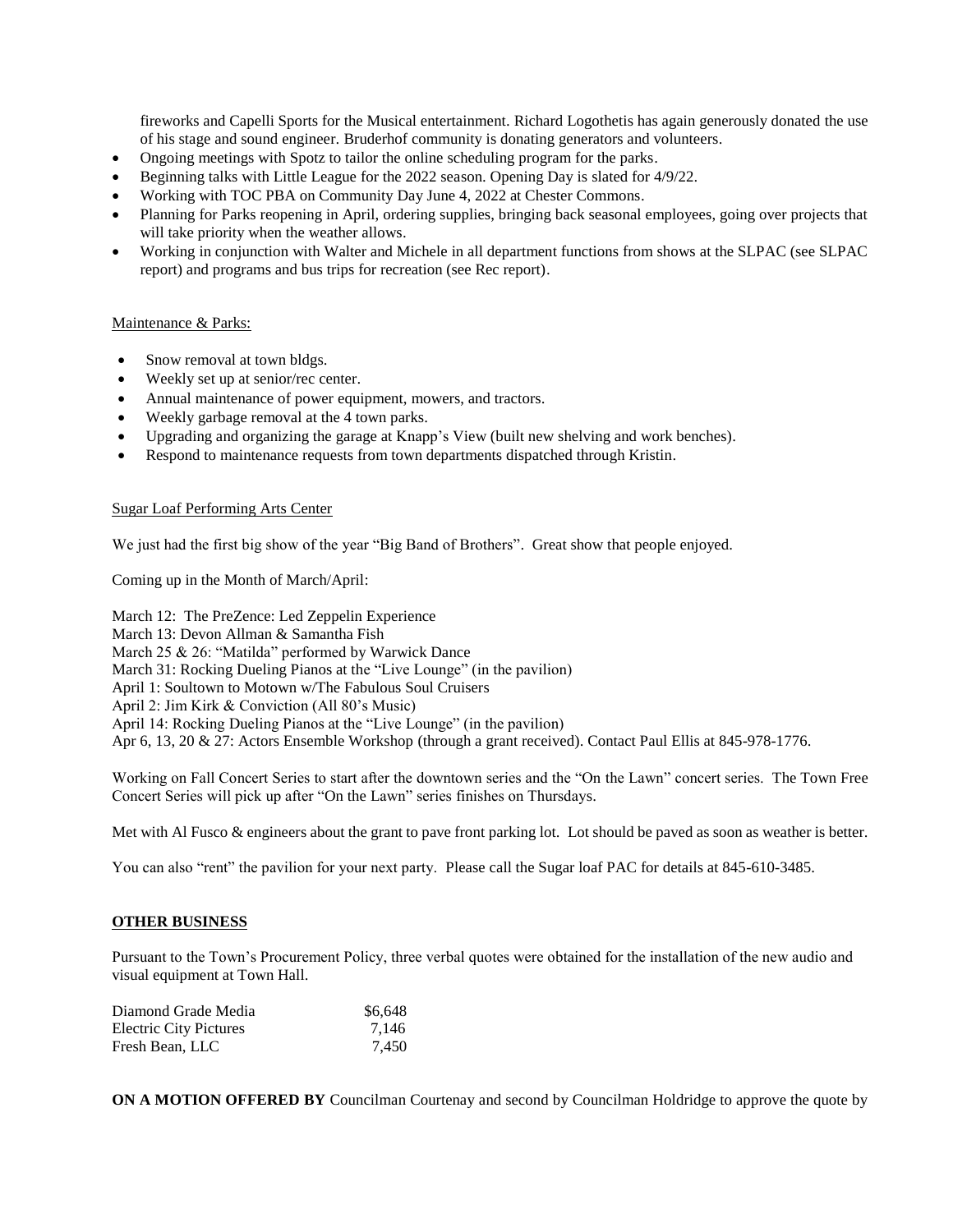Diamond Grade Media in the amount of \$6,648 for the installation of the new audio and visual equipment at the Town Hall.

**VOTE: AYES (5): Valentine, Ardisana, Courtenay, Holdridge, Smith ADOPTED** 

#### **ANNOUNCEMENTS**

Supervisor Valentine announced the grant received by the Justice Court in the amount of \$5,398 to include a walkthrough metal detector and calibration device.

Supervisor Valentine announced the plan to add a new area code to the (845) due to exhaustive supply.

### **EXECUTIVE SESSION**

**ON A MOTION OFFERED BY** Councilwoman Smith and second by Councilman Courtenay to enter into an Executive Session at 8:00pm on matters of attorney-client and labor negotiations.

**VOTE: AYES (5): Valentine, Ardisana, Courtenay, Holdridge, Smith ADOPTED** 

**ON A MOTION OFFERED BY** Councilwoman Smith and second by Councilman Courtenay to adjourn the Executive Session at 8:30pm.

#### **VOTE: AYES (5): Valentine, Ardisana, Courtenay, Holdridge, Smith ADOPTED**

# **COUNTY UPDATE**

County Legislator Ehlers gave the Board the following update.

A meeting will be held with the Assistant County Executive and County Highway Commissioner concerning the Kings Highway road acquisition in Sugar Loaf. If all goes well, it will then go in front of the Fiscal Services Committee on March 28, 2022 at 3:30pm during a live public meeting via zoom.

Sales tax is reported to be 20% higher than in 2021.

County Sewer District #1 will undergo a 3,000,000 gpd expansion costing \$50,000,000, which will be looked at for AARPA eligibility and odor testing will be done to investigate issues for the Town of Blooming Grove, with any required remediation to be done at their expense.

A new Medical Examiner's building planned on Wells Farm Road is planned to be paid for by federal funds in the amount of \$20,000,000.

Three stations will be added to the 311 and update to the 911 phone system at a bonded cost of \$3,000,000.

Body cams will be purchased for Sheriff's Deputies and Probations Officers that will activate all when one is in use.

Councilman Holdridge asked Legislator Ehlers to speak with other County Legislators to advance the Town's desire to implore the Governor and other Albany officials to come down to Chester and speak with the Board about the PDR legislation. Councilman Courtenay said he will also pursue Senator Martucci in this regard.

# **TOWN BOARD COMMENTS**

Councilman Holdridge commented he called the Democratic Legislators in regards to the PDR bill, and has received some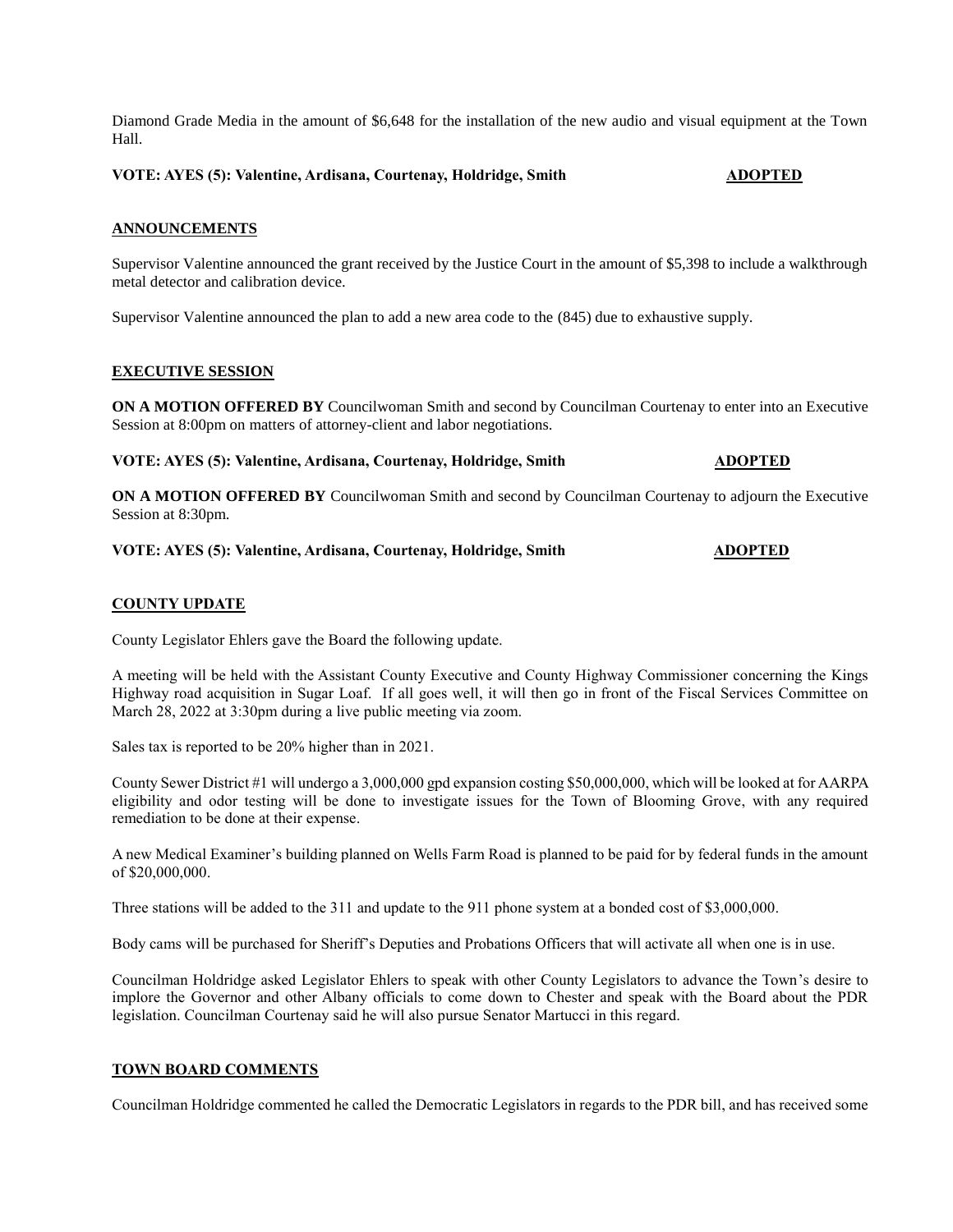positive feedback. He reached out to the Palisades Park Commission about their property on Laroe Rd where the dumping occurred. If rangers assess it is their property, they will look into a barrier installation there. He asked if anyone knows of other good deeds to inform the Board so they can be acknowledged. Councilman Holdridge announced the PBA Easter Egg Hunt on April 9th. He said a playground and dog park walk-through is to be conducted this Sunday. He read the following written comments submitted concerning public comment.

**From:** Edward M. Lynch [<emlynch1@earthlink.net>](mailto:emlynch1@earthlink.net) **Sent:** Tuesday, February 22, 2022 4:45 PM To: Brandon Holdridge <br/>bholdridge@thetownofchester.org> **Subject:** Public comments at Board meetings

Brandon - I fully support your proposal to the Board, on scheduling public comments BOTH at the front end of the meeting and the back end of the meeting.

It is only logical for the public to have input into the proceedings of a Board meeting, and in particular, that those public comments be properly considered by our elected officials for any important decision-making that our Board is planning to vote on. That is democracy at its best! To do otherwise just makes no sense.

Further, I support the idea of scheduling public comments both in the beginning of the meeting and at the end. This would give due consideration to public attendees who may not be able to attend an entire meeting, and would like to offer comment at the beginning of a meeting. And as sometimes public attendees are commuters whom may not arrive in time for the start of a Board meeting, permitting public at the end of the meeting as well would afford them this opportunity as well. The more public comment the better, for our elected officials to more effectively represent their constituents.

Please read this in the minutes at your next Board meeting, and put it in the public record.

Thank You, Edward M. Lynch Chester resident

Councilwoman Smith said she prepared a vendor application to be used for the Farmer's Market for Town Board review. She asked the Board to consider a request for proposals (RFP) for attorney services for the Ward System.

**ON A MOTION OFFERED BY** Councilwoman Smith and second by Councilman Courtenay to submit a Request for Proposals (RFP) for Special Attorney for legal services in connection with the establishment of a Town Ward System of Government.

#### **VOTE: AYES (5): Valentine, Ardisana, Courtenay, Holdridge, Smith ADOPTED**

Councilwoman Smith reported that the Summer Rec program will now be contracted out to reach a wider age group. She asked if the Oak Street Park could be lined for a pickle ball court as there is great demand. She added that the senior trips are filling up and a day trip for kids and parents will be planned in the future.

Councilman Courtenay said the Film Festival is being planned for September 2<sup>nd</sup>, 3<sup>rd</sup>, and 4<sup>th</sup>. He will be announcing a press conference shortly on the event. Councilman Courtenay said he met with the Supervisor and Highway Superintendent to walk the one mile stretch of roadway in Sugar Loaf. He thanked the Departments for their reports. He plans on developing a committee with Councilman Holdridge for the PDR to establish a budget. Councilman Courtenay will be working on getting the 911 Memorial repaired.

Councilman Ardisana announced the Corn Beef Dinner this Saturday at the Sugar Loaf Fire House. He asked about the situation with the water at Sugar Loaf Hills Water District and notification of emergency situations. Tom Becker replied that there are two chlorination systems in place and in an emergency the phone dialer contacts the operator. He said there is no concern to the public with the issue as it sets off protocol instituted by the County for resident notification. If